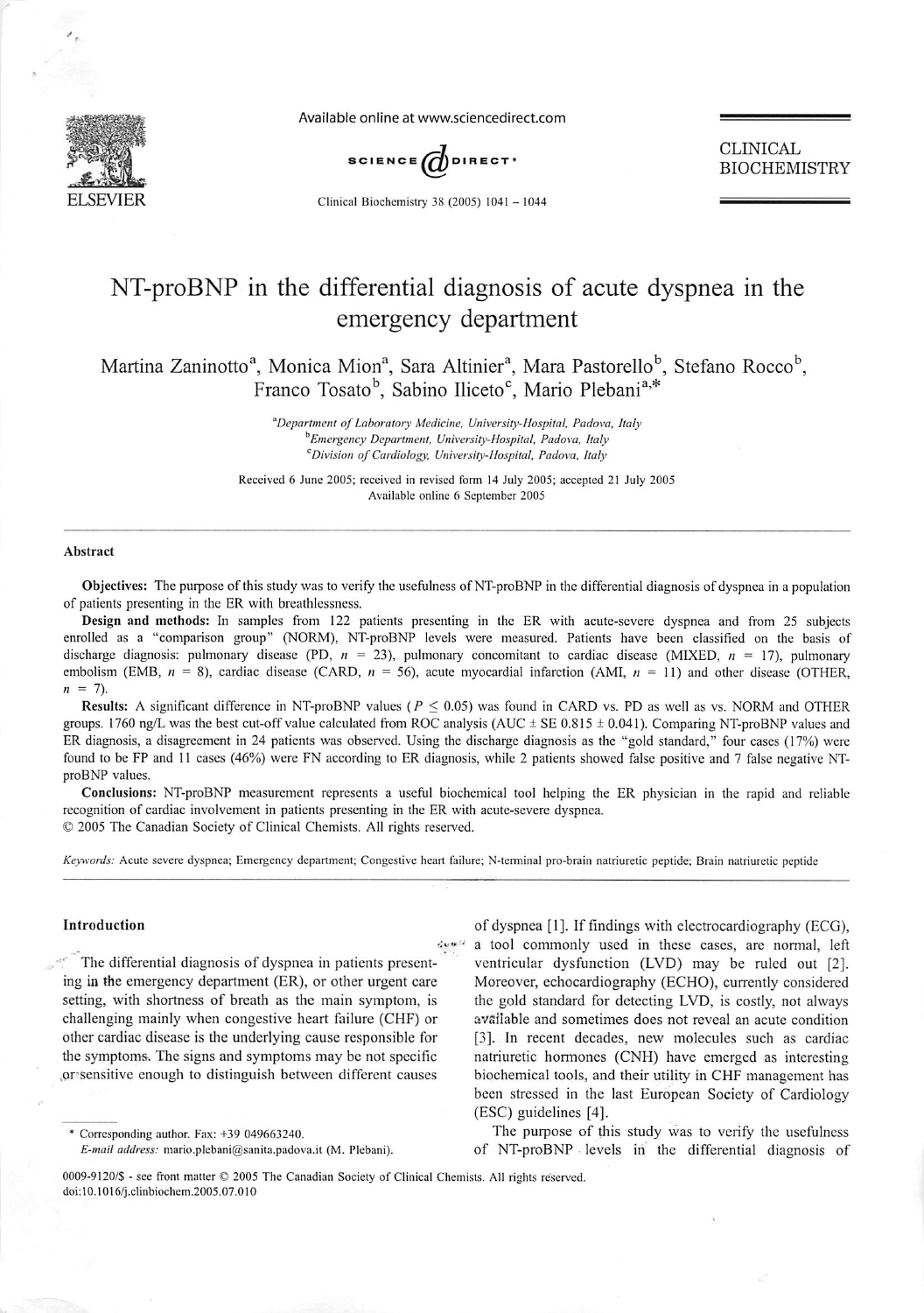dyspnea in a population of patients presenting in the ER with breathlessness as the main symptom.

#### *Materials and methods*

## **Patients**

From March 2002 to February 2003, 122 consecutive patients (58 males; median age 78 years; range 27–93) presenting in the ER of the University Hospital of Padova were enrolled in the study by 4 physicians (cardiologists or internal medicine doctors) working in this department for at least 5 years (mean observed dyspnea cases: about 150/year for each). Selection criteria included acute-severe dyspnea  $(≥30$  acts/min) as the most prominent symptom. Patients with obvious traumatic cause of dyspnea (road traffic or domestic accidents) were excluded, as were those with renal failure (defined by a serum creatinine level more than  $250 \text{ }\mu\text{mol/L}$ ). 25 subjects were recruited in the ER during the study period as part of the comparison group (NORM, 14 males; mean age 70 years; range 37-80) being age-matched with dyspneic patients and unaffected by any form of cardiac or pulmonary disease. Patients fitting the above criteria were questioned regarding participation in the study, and their informed consent was obtained.

Patient discharge diagnosis was made on the basis of clinical and instrumental investigations performed in the admission department according to the adopted clinical guidelines  $[4-7]$ . Patients were then assigned to 6 different diagnostic groups (pharmacotherapy before the observation: main medications, % patients):

- 1. Cardiac disease (CARD,  $n = 56$ ): congestive heart failure, left ventricular dysfunction, hypertrophic cardi omyopathy, dilatative cardiomyopathy, right heart failure from cor pulmonale, ischemic cardiomyopathy, hyper tensive cardiomyopathy, coronary syndrome, atrial fibril lation due to closed calcified aortic stenosis, paroxysmal ventricular tachycardia, ventricular tachycardia and extrasystole due to moderate mitral insufficiency, atrial fibrillation in mitral-aortic insufficiency, atrial flutter (Diuretics, 70%; ACE inhibitors, 55%, Acetylsalicylic acid, 55%);
- 2. Pulmonary disease (PD, **n** = 23): pneumonia, bronchial pneumonia,chronic asthmatic bronchitis, chronic obstructive pulmonary disease, calcified fibrothorax after tuberculosis, pulmonary blistered emphysema, chronic tracheobronchitis, pulmonary tumor, chronic respiratory insufficiency (Diu retics,43%; inhaled bronchodilators, 35%; Nitrates, 26%);
- 3. Pulmonary and concomitant cardiac diseases (MIXED, **n =** 17): pulmonary disease and concomitant heart failure or cardiovascular disease (Diuretics, 59%; Nitrates, 35%; ACE inhibitors, 35%);
- 4. Other disease (OTHER,  $n = 7$ ): arterial hypertension, syncope, atypical chest pain, transitory ischemic attack, recurrent vertiginous syndrome, peritoneal carcinosis, paroxysmal dyspnea (Diuretics, 43%; Calcium-channel blockers, 43%; ACE inhibitors, 43%);
- 5. Pulmonary embolism (EMB, **n** = 8) (Acetylsalicylic acid, 50%; Diuretics, 37%; Nitrates, 37%);
- 6. Acute myocardial infarction (AMI, **n =** 11) (Diuretics, 36%; ACE inhibitors, 36%, Acetylsalicylic acid, 27%).

During the study, 7 patients were discharged by the ER (1 CARD, 3 PD, 3 OTHER) whereas 6 died in the ER or during hospitalization (2 AMI, 2 EMB, 2 PD).

#### **Methods**

NT-proBNP was measured by a fully automated Electrochemiluminescence Immunoassay (ECLIA, proBNP, Roche Diagnostics). All relevant analytical characteristics of the method used have been described elsewhere [8]. Analysis of variance (ANOVA) on log-transformed values was used to compare NT-proBNP values between groups: a **P** value  $\leq$ 0.05 was considered statistically significant. The receiver operating characteristic (ROC) curve was calculated to determine NT-proBNP diagnostic accuracy by comparing values observed in CARD groups with those obtained in the other groups studied, excluding NORM and AMI patients. The optimal NT-proBNP concentration (cut-off) for the differential diagnosis of dyspnea (cardiac or not cardiac origin) was determined by selecting the point on the ROC curve that maximizes sensitivity and specificity.

After the definition of the cut-off level, each patient's ER diagnosis was compared with NT-proBNP concentration in order to verify if these two classifications were in agreement in identifying the origin of the dyspnea (cardiac or not) and if NT-proBNP determinations could improve the accuracy of ER diagnosis. The discharge diagnosis was adopted as "gold standard" when the information provided (ER diagnosis vs. NT-proBNP concentration) was contradictory.

## *Results*

The performance of the NT-proBNP assay during the study met the analytical characteristics already described, the total imprecision (CV%))ranging from 2.7 (1981.50 ng/L) to 1.3 (435.00 ng/L). NT-proBNP levels measured in patients studied are summarized in Table 1A. A statistically significant difference ( $P \le 0.05$ , Table 1B) was observed comparing NTproBNP values from the NORM group and from patients with acute dyspnea not attributable to cardiac or pulmonary origin (OTHER) with those from patients with dyspnea of cardiac origin. Furthermore, the peptide levels in patients with pul monary disease differed significantly ( $P \leq 0.05$ ) from those in patients belonging to the CARD group as well as the MIXED group. In AMI patients, peptide concentrations were

2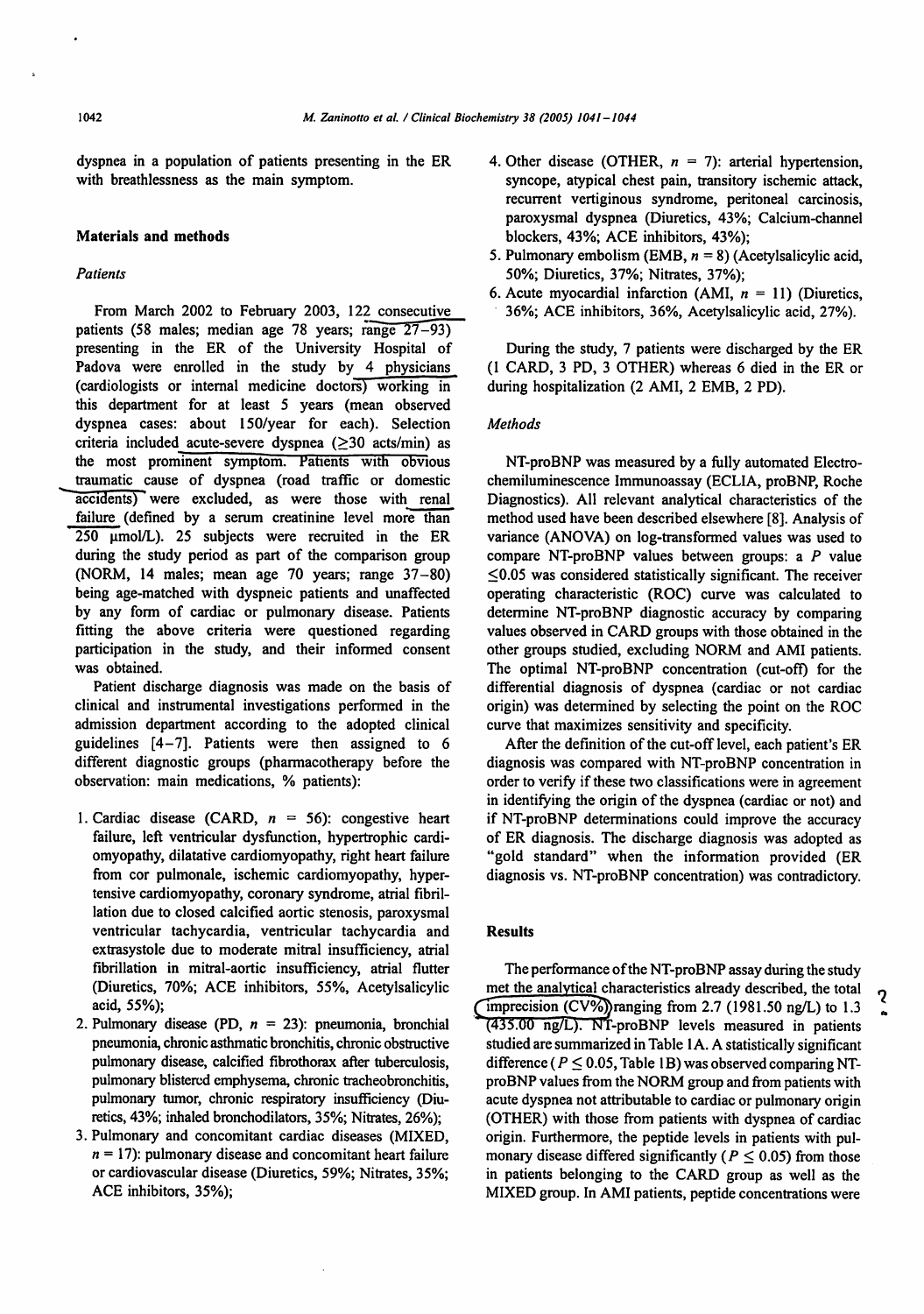*Table 1*

'

*(A) NT-proBNP concentrations measured in patients recruited in the ER (emergency department); (B) analysis of variance (ANOVA) performed on NT-proBNP levels (log-transformed) measured in patients studied (NS = not statistically significant)*

| Groups       | $NT-proBNP$ (ng/L) |                 |                    |                          |              |             |             |
|--------------|--------------------|-----------------|--------------------|--------------------------|--------------|-------------|-------------|
|              | Range              | 50th percentile | 25-75th percentile |                          |              |             |             |
| (A)          |                    |                 |                    |                          |              |             |             |
| <b>NORM</b>  | 33.79 - 632.90     | 216.40          | 65.66-406.02       |                          |              |             |             |
| <b>OTHER</b> | 65.69-2744.00      | 239.20          | 208.87-543.37      |                          |              |             |             |
| PD           | 16.09 - 1760.00    | 259.70          | 120.95 - 418.17    |                          |              |             |             |
| <b>EMB</b>   | 188.70 - 5211.00   | 944.50          | 308.90-3249.50     |                          |              |             |             |
| <b>MIXED</b> | 262.60-27580.00    | 2006.00         | 861.70-4937.25     |                          |              |             |             |
| <b>CARD</b>  | 144.70-36762.00    | 3509.00         | 1941.00-9255.00    |                          |              |             |             |
| AMI          | 1712.00-22455.00   | 8182.00         | 5640.25-9095.25    |                          |              |             |             |
| (B)          | <b>NORM</b>        | <b>OTHER</b>    | <b>PD</b>          | <b>EMB</b>               | <b>MIXED</b> | <b>CARD</b> | AMI         |
| <b>NORM</b>  |                    | <b>NS</b>       | <b>NS</b>          | NS                       | ≤0.05        | ≤0.05       | ≤0.05       |
| <b>OTHER</b> | NS.                |                 | <b>NS</b>          | NS                       | $\leq 0.05$  | ≤0.05       | ≤0.05       |
| PD           | NS.                | NS              | -                  | <b>NS</b>                | ≤0.05        | ≤0.05       | ≤0.05       |
| <b>EMB</b>   | NS.                | NS              | <b>NS</b>          | $\overline{\phantom{a}}$ | NS.          | NS.         | $\leq 0.05$ |
| <b>MIXED</b> | ≤0.05              | $≤0.05$         | $≤0.05$            | <b>NS</b>                | ÷            | <b>NS</b>   | <b>NS</b>   |
| <b>CARD</b>  | $\leq 0.05$        | $\leq 0.05$     | ≤0.05              | NS                       | <b>NS</b>    | -           | NS          |
| AMI          | ≤0.05              | $\leq 0.05$     | $≤0.05$            | $\leq 0.05$              | NS.          | NS          | -           |

significantly higher than those observed in all groups studied with the exception of CARD and MIXED groups  $(P = NS)$ .

In order to identify the peptide concentrations allowing the best differentiation between cardiac and other causes of dvspnea. NT-proBNP values in dyspneic patients were computed in ROC curve analysis (Fig. 1). 1760 ng/L was^ the NT-proBNP concentration assuring the best combination between sensitivity  $(0.80, 95\% \text{ CI } 0.71 - 0.87)$  and specificity (0.76, 95% CI 0.66-0.84), with a positive predictive **j** value of 0.78, a negative predictive value of 0.79 and a  $di$ agnostic accuracy of 0.78 $\nu$ in identifying the cardiac origin of dyspnea (AUC  $\pm$  SE = 0.815  $\pm$  0.041). At the optimal cutoff level, the calculated likelihood ratio was 3.33 and the post-test probability was 0.74 (95% CI 0.64-0.82), improved in comparison to the pre-test probability (0.46; 95% CI 0.36-0.56). After defining the optimal cut-off



*Fig. 1. ROC curve analysis of NT-proBNP values measured in patients studied: cardiac disease (CARD) vs. pulmonary disease (PD) + cardiac concomitant to pulmonary disease (MIXED) + other disease (OTHER) + pulmonary embolism (EMB). AUC ± SE = 0.815 ± 0.041.*

(1760 ng/L), we evaluated the agreement between NTproBNP values and ER diagnosis in identifying the origin of the dyspnea, adopting discharge diagnosis as the "gold standard" when the information provided (ER diagnosis vs. NT-proBNP concentration) was contradictory.

In 98 out of 122 patients (80%), the diagnosis made in the ER was in agreement with the classification carried out on the basis of NT-proBNP values. Considering the 24 discordant cases, the percentage of false positives (FP) and false negatives (FN) was calculated. In particular, in relation to ER diagnosis, four cases (17%) were found to be false positives (actual diagnosis: 3 PD, 1 OTHER) while 11 cases (46%) were false negatives (actual diagnosis: 7 CARD, 4 MIXED). Regarding NT-proBNP data, 2 patients showing a false positive value (2744 and 1760 ng/L, respectively) were found to suffer from chronic obstructive pulmonary disease and from peritoneal carcinosis, respectively. On the other hand, 5 out of 7 patients showing false negative peptide concentrations (range: 144.70-769.60 ng/L) suffered from treated cardiac disease. The NT-proBNP behavior in the MIXED group seems to be of particular value. In fact, 10 out of 17 patients (59%) in this group showed values higher than 1760 ng/L and the concentrations observed were significantly higher than those of patients with pulmonary diseases (Table 1A). Furthermore, in this group, 4 out of 5 discordant cases showed peptide concentrations higher than the cut-off (range: 1976.00-4395.00 ng/L), suggesting that cardiac in volvement coexisted with pulmonary dyspnea. The ER phy sicians did not recognize this concomitant cardiac disease.

#### Discussion

The results of the present study, which was done in order to verify the accuracy of NT-proBNP measurements in the